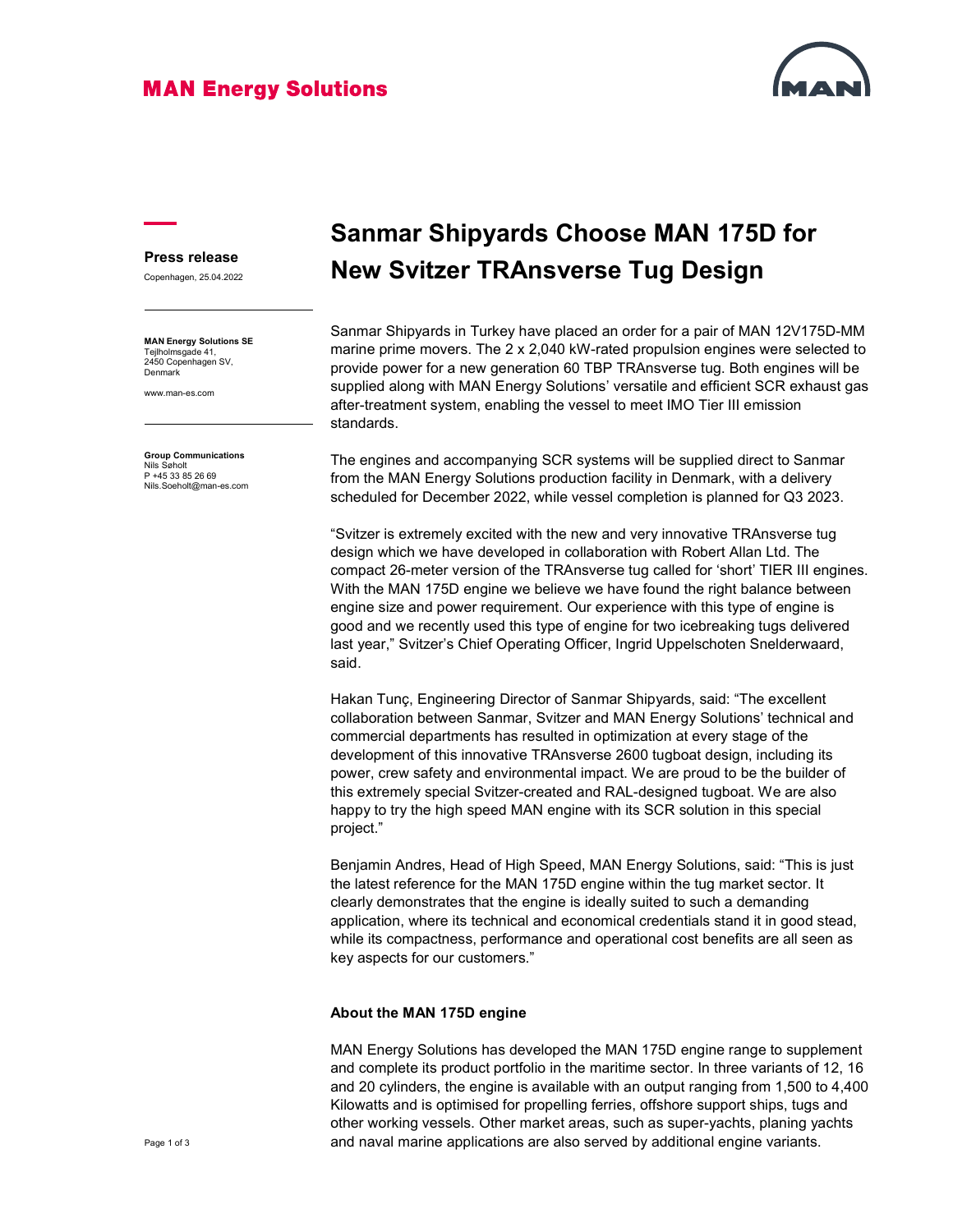### **MAN Energy Solutions**



It is also an extremely eco-friendly engine, having been designed from the outset, with a combination of low fuel consumption, coupled with compliance to the latest exhaust-gas-emission standards and considering as well, future requirements, by utilising a very compact and flexible SCR system, which enables vessel designers to optimise space on board to the maximum.



The MAN 12V175D-MM engine

#### About Sanmar

Having almost five decades of experience, Sanmar has a reputation for innovation and excellence at its custom-built state-of-the-art shipyards at Tuzla and Altinova in Turkey.

Renowned for a wide portfolio of technologically-advanced tugs based on worldleading designs from naval architects such as Robert Allan Ltd., built on demand to customers' specific operational needs, Sanmar leads the world in the construction of tugboats, with more than 300 built to date. Leading the way to a sustainable future through technological advance, Sanmar's range of tugs includes LNG-fuelled, hybrid and autonomous vessels.

Also a tug operator, it prides itself on focusing on minimizing or eliminating negative environmental impact. Sanmar Shipyards works in close partnership with customers at every stage and offers unrivalled after sales and post-delivery technological support.

For more information, please visit: www.sanmar.com.tr